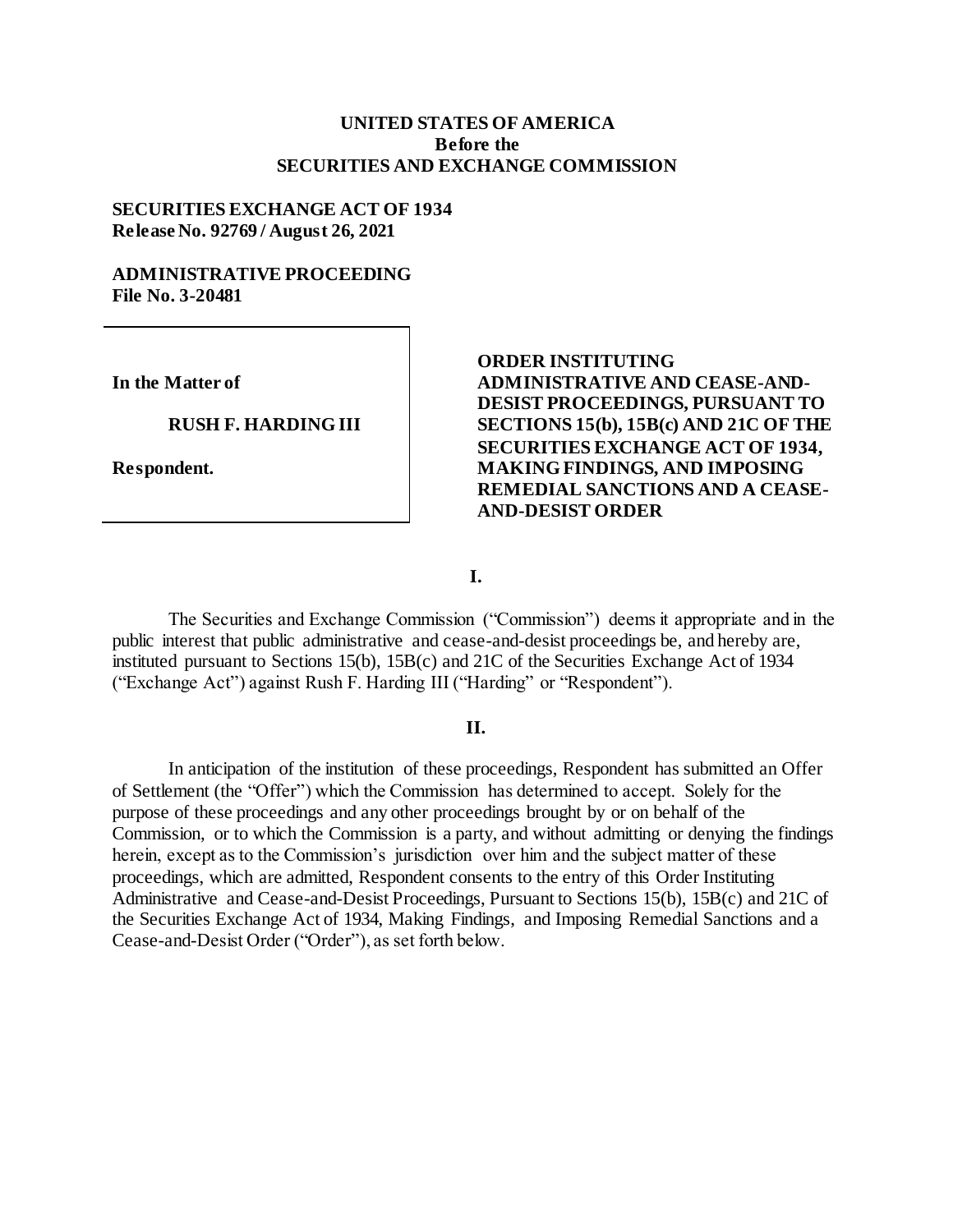### **III.**

On the basis of this Order and Respondent's Offer, the Commission finds<sup>1</sup> that:

#### **Summary**

1. This matter involves unfair dealing by Harding, the former CEO of Crews & Associates, Inc., a regional broker-dealer headquartered in Little Rock, Arkansas. Crews works with local municipalities, across multiple states, that issue municipal securities, and often serves as underwriter on new issue municipal securities. Crews also trades municipal securities in the secondary market on behalf of itself and its customers.

2. In October 2015, Crews, at Harding's direction, recommended to The County Commission of Ohio County, West Virginia (the "County") that the County attempt to reduce the amount of its outstanding debt service expense through a tender offer for bonds issued in 2006. The County had previously retained Crews in 2012 and 2014 to complete tender offers for the same series of bonds. Crews and Harding recommended that the County offer to pay bondholders a price higher than the current market price of its outstanding bonds and sufficiently high to incentivize bondholders to tender their bonds. Crews also recommended that the County fund its purchase of the previously issued bonds through the sale of new, lower interest rate bonds, which Crews would underwrite. When Crews and Harding made these recommendations, they did not disclose to the County that Crews had recently acquired more than \$1 million principal amount of the County's outstanding bonds at market prices and then sold them to two customers.

3. In the months following Crews' and the County's initial discussions of the tender offer, as Crews and the County finalized the terms of the proposed transaction, Crews purchased approximately \$4.8 million more of the County's outstanding bonds at market prices and sold them to an affiliated entity (the "Affiliate") and to Crews' customers. Almost all of the bonds Crews acquired (including those originally sold to customers) were eventually sold to the Affiliate and tendered back to the County by the Affiliate at a price that Crews had recommended to the County. Every Crews purchase and sale of the bonds was approved by Harding. In recommending the purchase price, Crews did not disclose to the County that the Affiliate had acquired bonds to be tendered, or the resulting conflict of interest created by the Affiliate's financial interest in the tender offer.

4. As a result of the conduct described herein, Harding willfully<sup>2</sup> violated Municipal Securities Rulemaking Board ("MSRB") Rules G-17 and G-27, and caused Crews' violation of Section  $15B(c)(1)$  of the Exchange Act.

l

 $<sup>1</sup>$  The findings herein are made pursuant to Respondent's Offer of Settlement and are not binding on any other</sup> person or entity in this or any other proceeding.

<sup>&</sup>lt;sup>2</sup> "Willfully," for purposes of imposing relief under Section 15(b) of the Exchange Act, "means no more than that the person charged with the duty knows what he is doing.'" *Wonsover v. SEC*, 205 F.3d 408, 414 (D.C. Cir. 2000) (quoting *Hughes v. SEC*, 174 F.2d 969, 977 (D.C. Cir. 1949)). There is no requirement that the actor "also be aware that he is violating one of the Rules or Acts." *Tager v. SEC*, 344 F.2d 5, 8 (2d Cir. 1965). The decision in *The Robare Group, Ltd. v. SEC*, which construed the term "willfully" for purposes of a differently structured statutory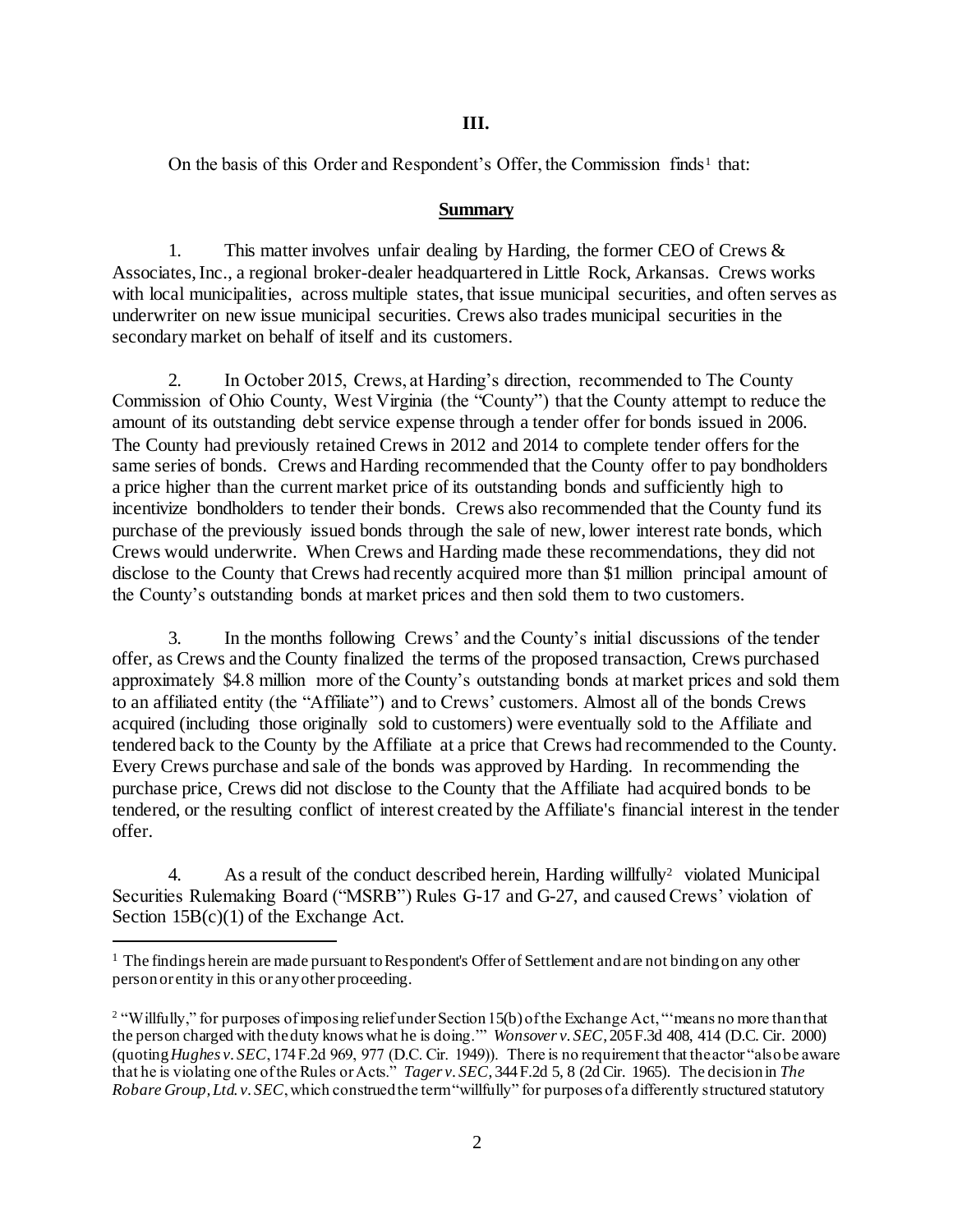## **Respondent**

5. **Rush F. Harding III**, age 65, is a registered representative at Crews. He is the cofounder of Crews and served as its CEO from 1999 until December 2019. He served as the CEO of Crews' affiliated entity (the "Affiliate") from 2001 through 2019. Harding regularly traded the 2006A Bonds in the secondary market during the relevant time period. He has no disciplinary history.

## **Other Relevant Entities**

6. **Crews & Associates, Inc.** ("Crews") is a registered broker-dealer and municipal advisor headquartered in Little Rock, Arkansas. Crews is a wholly-owned subsidiary of a privatelyheld bank holding company. On September 30, 2015, the Commission instituted settled administrative and cease-and-desist proceedings against Crews captioned In the Matter of Crews & Associates, Inc., Admin Proc. File No. 3-16865, as part of the Commission's Municipalities Continuing Disclosure Cooperation Initiative.

7. **The County Commission of Ohio County, West Virginia** (the "County") is a public corporation and is the governing authority for Ohio County, West Virginia. The County Commission's offices are located in Wheeling, West Virginia.

# **Background**

8. In 2006, the County issued \$81 million principal amount of taxable, economic redevelopment bonds maturing in 2035 and bearing interest at 8.25% (the "2006A Bonds"). The bonds contained a make-whole call provision that rendered calling them cost-prohibitive. As interest rates declined in subsequent years, servicing the debt on the 2006A Bonds at that relatively high interest rate became an increasing burden on the County, and the make-whole call provision made an ordinary refunding or advance refunding impractical.

9. In 2007, Crews began a business relationship with the County. By late 2015, Crews had underwritten nine bond offerings for the County, including special district excise tax revenue bonds, tax increment financing bonds, and two tender offers in 2012 and 2014 to refinance portions of the 2006A Bonds. In the context of municipal bonds, a tender offer may be used by an issuer as part of a plan to restructure the issuer's outstanding debt. The issuer offers to purchase all or a portion of the outstanding bonds of an issue at a specified price not greater than a maximum acceptable premium price (the "Maximum Acceptable Price"). The Maximum Acceptable Price is generally a function of two variables: (1) the premium over the market price necessary to attract tender offers from bondholders; and (2) the cost to the issuer of the funds used to purchase the tendered bonds. These two variables must be considered in tandem to ensure the tender is sufficiently attractive to bondholders and still economically advantageous to the issuer. Bondholders wishing to participate in the tender offer "tender" their bonds to the issuer, on or

j

provision, does not alter that standard. 922 F.3d 468, 478-79 (D.C. Cir. 2019) (setting forth the showing required to establish that a person has "willfully omit[ted]" material information from a required disclosure in violation of Section 207 of the Advisers Act).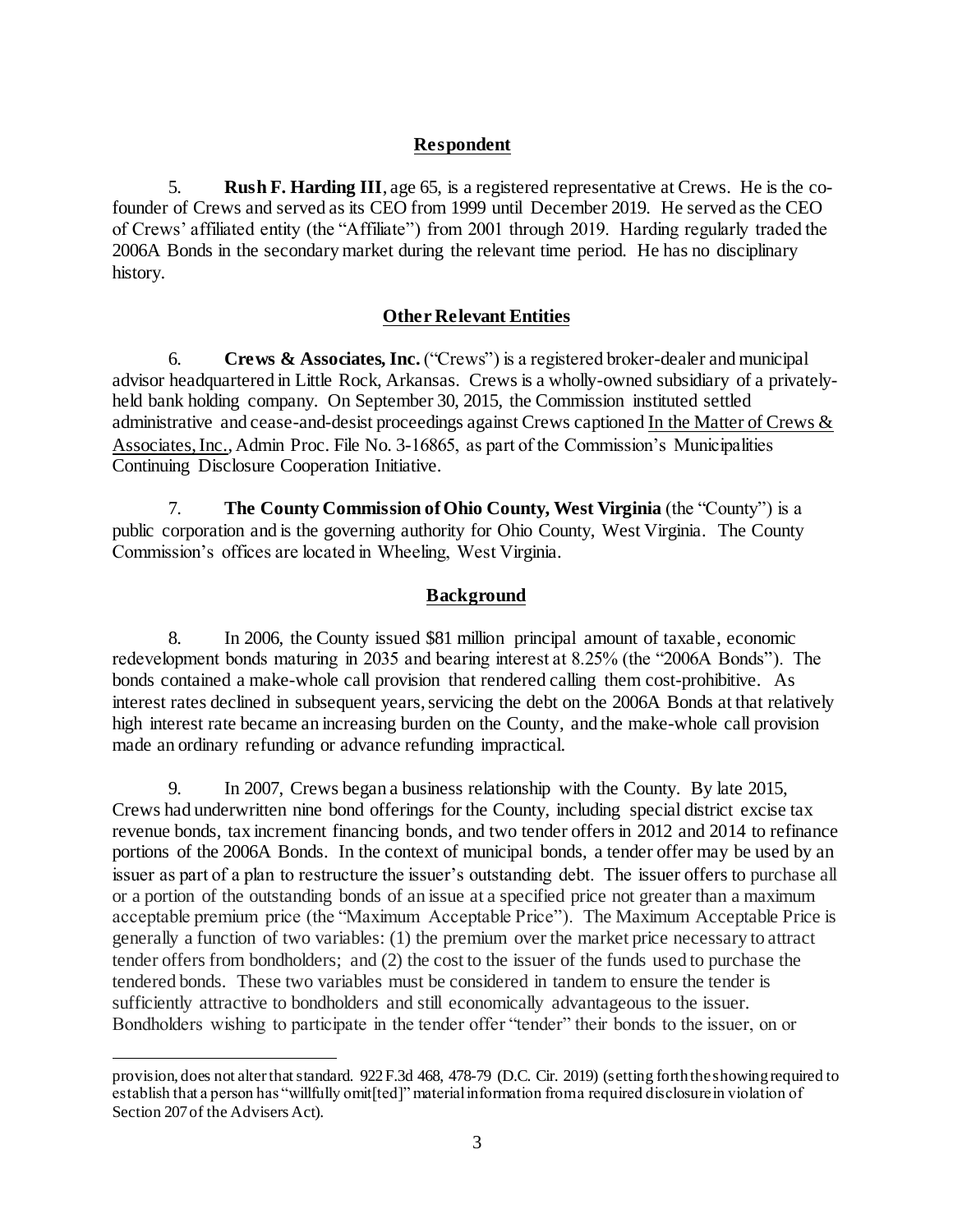before the specified tender date, at the price at which they are willing to sell the bonds (which can be no greater than the Maximum Acceptable Price). If a sufficient amount of bonds are tendered to make the restructuring practicable, the issuer purchases the tendered bonds from the bondholders in order of price, from the lowest to the highest. The issuer funds the purchases with the proceeds of the sale of new, lower interest rate bonds. If those proceeds are sufficient to cover the cost of purchasing the tendered bonds and the costs of issuance for the new bonds, and the interest rate of the new bonds is low enough to generate overall debt service savings, then all tendered bonds are purchased.

10. In similar 2012 and 2014 tender offers, the County bought back some of the higher interest rate 2006A Bonds at a range of premiums up to the Maximum Acceptable Price and funded the buyback with proceeds from the issuance of new, lower interest rate municipal bonds, underwritten by Crews. The County did not retain a municipal advisor to represent its interests in these offerings, relying instead on its relationship with, and the expertise of, Crews. The tenders in 2012 and 2014 resulted in substantial savings for the County on its debt service costs, incorporated a more favorable call option on the new bonds, and lowered the amount of the County's letter of credit with a bank.

# **The 2016 Tender Offer**

11. On August 10, 2015, a Crews investment banker emailed the County administrator, proposing that the County consider an advanced refunding of the County's Series 2006B taxexempt bonds (which had been issued at the same time in 2006 as the 2006A Bonds).

12. On October 7 and 8, 2015, Crews purchased approximately \$1 million principal amount of the County's outstanding 2006A Bonds from a broker-dealer in response to a request for a bid. Crews purchased the bonds at a price of 106.69% of par, took them into inventory, and then sold the bonds to two Crews customers.

## **Crews Recommended the County Conduct a Tender Offer for the 2006A Bonds While Making Undisclosed Purchases of the 2006A Bonds for its Affiliate**

13. On October 9, 2015, Harding directed a Crews investment banker to "run some numbers" on the economic feasibility of the County doing another tender offer for the 2006A Bonds. Later that same day, a Crews investment banker emailed the County to propose that the County may be in a position to accomplish a third tender offer on the 2006A Bonds to further reduce the amount of its outstanding debt service and possibly combine the tender offer with the previously-proposed advanced refunding.

14. On December 2, 2015, the County administrator responded to the October 9, 2015 proposal by emailing the Crews investment banker, stating that he had reviewed Crews' proposal and indicating that the County wanted to schedule a conference call "to review the financing options that we have now reviewed." That conference call was held on December 9, 2015.

15. On December 4, 2015, in response to a customer's request for bids, Crews bid on, and ultimately purchased, \$3.12 million of the County's 2006A Bonds from a Crews customer at a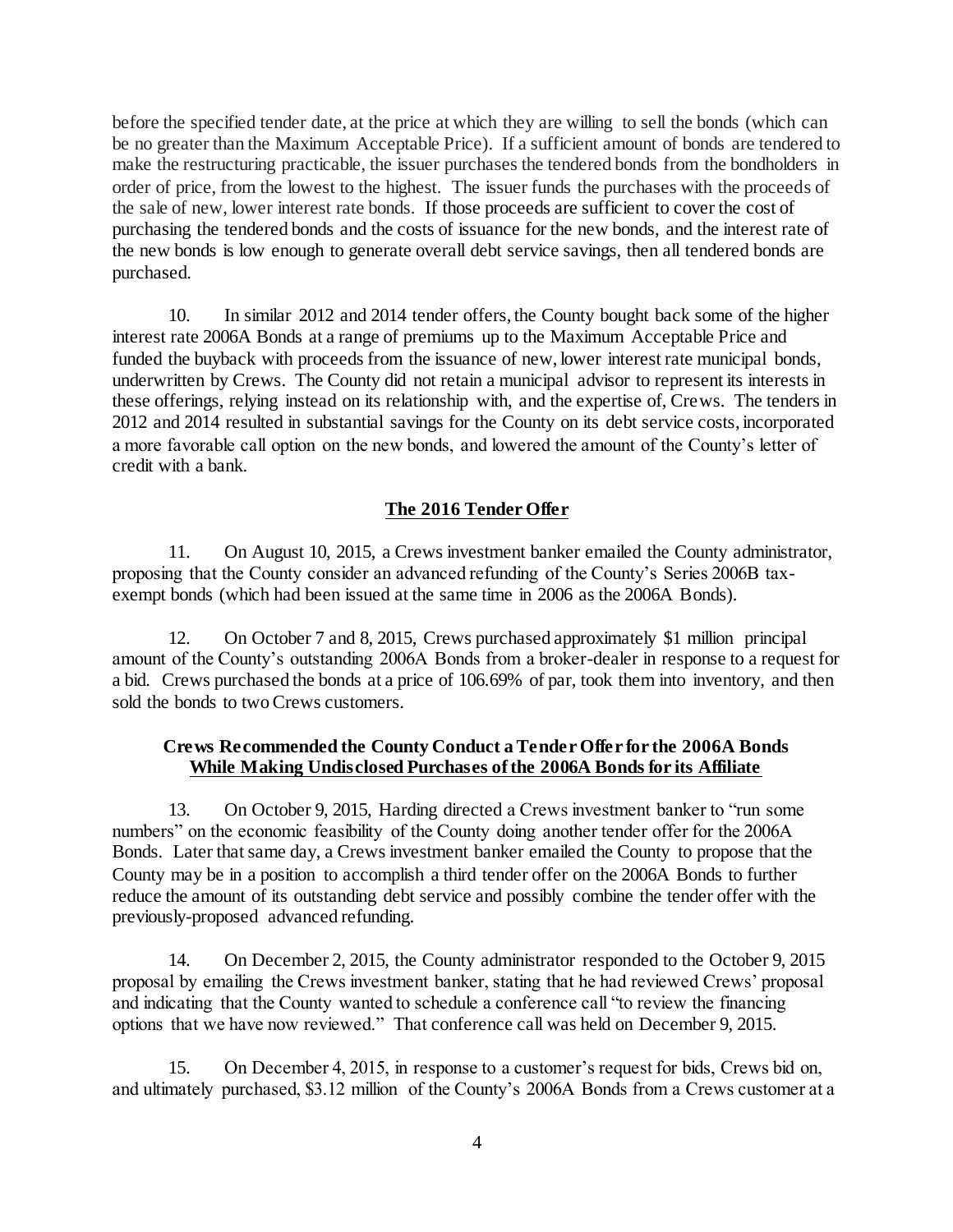price of 107.20% of par. Crews then sold \$2.5 million of those bonds to the Affiliate. Harding was also the CEO of the Affiliate, and Crews and the Affiliate were both wholly-owned subsidiaries of the same company. Harding controlled the Affiliate's account at Crews. Crews also sold \$620,000 of the bonds to another Crews customer.

16. On December 14, 2015, pursuant to MSRB Rule G-17, Crews sent the County a letter which documented the relationship between Crews and the County in connection with the proposed tender offer. In the letter, Crews acknowledged its obligation as a broker-dealer under MSRB Rule G-17 to deal fairly at all times with the County. The letter stated, among other things, that Crews or its respective affiliates may at any time hold long or short positions in the 2006A Bonds and, through employees who do not have access to non-public information relating to the 2006A Bonds, may trade or otherwise effect transactions in the 2006A Bonds. The letter also disclosed that Crews was "acting for its own interests" and had "financial and other interests that differ[ed] from those of [the County]." Crews represented that it had "not identified any additional potential or actual material conflicts that require[d] disclosure," and that it would notify the County "if additional potential or actual material conflicts are identified" in the future. Crews did not disclose, in the letter or elsewhere, that it had, in fact, already acquired \$2.5 million of the 2006A Bonds for its Affiliate, or that its Affiliate had a financial interest in the tender offer. Moreover, Crews did not disclose that those transactions were effected by Harding, who had earlier initiated discussions with a Crews investment banker regarding the possible financial benefits of a tender by the County.

17. In the following weeks, before the tender offer was publicly announced, Crews continued to purchase 2006A Bonds and to sell them to the Affiliate. Crews bought 2006A Bonds from third parties and from Crews' customers at market prices, marked them up (in most cases), and sold them to the Affiliate. Every Crews purchase and sale of the 2006A Bonds was approved by Harding. All of the bonds purchased first went into trading accounts controlled by Harding. Harding then sold the bonds from those accounts into the Affiliate's account at Crews – which Harding also controlled.

# **Crews Recommended a Maximum Acceptable Price That Would Result in Savings for the County and Profit for the Affiliate If the Tender Was Completed**

18. At the end of December 2015, the County's bond counsel began circulating drafts of the offering documents for the tender offer and the advanced refunding.

19. After consulting with Harding on current market conditions and calculating the possible savings from a tender using several possible Maximum Acceptable Prices, including 110%, 111%, and 112% of par, a Crews investment banker proposed a Maximum Acceptable Price of 110% of par.

20. When recommending the Maximum Acceptable Price be set at 110% of par, Crews did not disclose to the County that, since October 7, 2015, it had purchased \$4.64 million in principal value of the 2006A Bonds at market prices, which were then lower than 110% of par, and sold them to its customers and its Affiliate. Further, Crews did not disclose that its Affiliate had a financial interest in the tender offer because it held nearly \$3 million of the 2006A Bonds, and that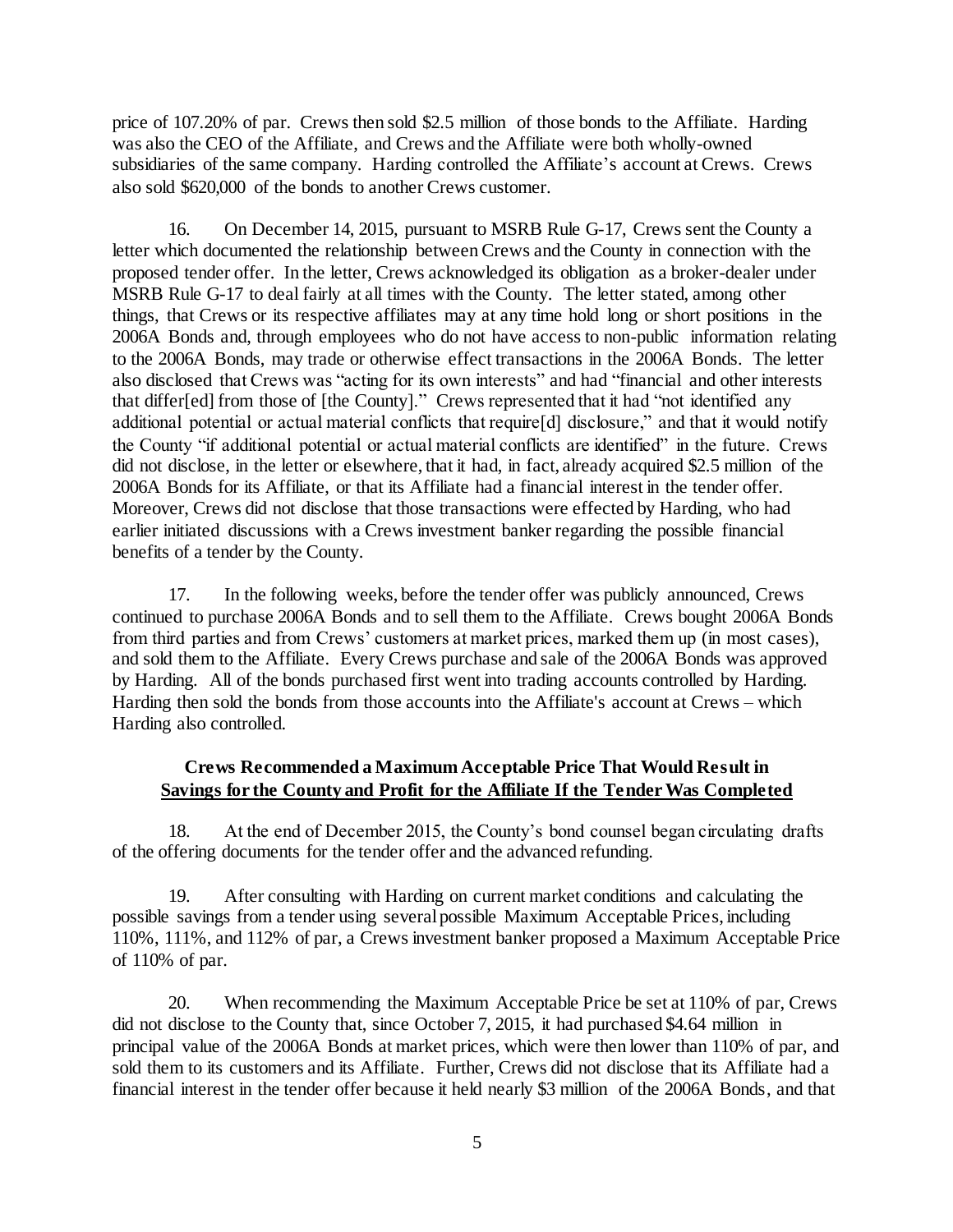Crews therefore had a conflict of interest in recommending the Maximum Acceptable Price that the County would pay. Finally, Crews did not disclose that: (a) because its customers held 2006A Bonds in their Crews accounts, those bonds were available to be tendered by Crews customers in the tender offer; and (b) the Affiliate and Crews' customers held nearly enough 2006A Bonds that, if they tendered all of the bonds they owned, the tender would likely meet the minimum number of bonds required by the County for the tender to be successful.

21. As it had done with the 2012 and 2014 tender offers, the County accepted Crews' recommendation for the Maximum Acceptable Price. On January 12, 2016, the County board formally retained Crews to underwrite the new bond issuance that would fund the tender offer of the 2006A Bonds. The County also authorized the issuance of \$10 million of new municipal bonds to fund its purchase of the 2006A bonds. On January 13, 2016, the notice of tender was publicly posted, with the Maximum Acceptable Price set at 110% of par. The tender date was scheduled for February 16, 2016.

### **Crews Continued to Make Purchases of the 2006A Bonds and Its Affiliate Profited After the Close of the Tender Period**

22. After the notice of tender became public, Crews continued to buy 2006A Bonds in the open market from third parties and from Crews customers at market prices, in some cases mark them up, and sell them to the Affiliate. As with earlier purchases, every Crews purchase and sale of the 2006A Bonds was approved by Harding. All of the bonds purchased first went into Crews' accounts, controlled by Harding. Harding then sold the bonds from those accounts into the Affiliate's account at Crews – which he controlled. By the time of the tender date, Crews had purchased \$5.865 million in principal value of the 2006A Bonds on behalf of its Affiliate, more than enough to effectuate the tender offer if the County accepted the Affiliate's offer to tender.

23. On the tender date of February 16, 2016, the Affiliate offered to tender all of these bonds to the County's tender agent at the Maximum Acceptable Price. Since the County did not receive a sufficient number of tender offers at prices lower than the Maximum Acceptable Price, the County accepted the offer of the Affiliate. In all, the Affiliate tendered 71% of all 2006A Bonds that were tendered to the County in connection with the tender offer. The tender resulted in significant savings for the County.

24. As a result of the markups it charged on its transactions in the 2006A Bonds with its customers and the Affiliate, Crews made a net profit of \$34,631. Harding was paid \$36,524 in commissions from those transactions. The Affiliate made a net profit of \$27,153 as a result of its purchases of 2006A Bonds from Crews and its tender of those same bonds to the County.

25. Although its G-17 letter stated Crews and its affiliates "may" trade in and be long the 2006A bonds, Crews did not disclose to the County that it and its Affiliate had, in fact, acquired the 2006A Bonds. The County was unaware that Crews was purchasing 2006A Bonds from third parties and from Crews customers in the open market and at market prices and then selling them to the Affiliate. The County did not know that Crews and the Affiliate profited from these transactions.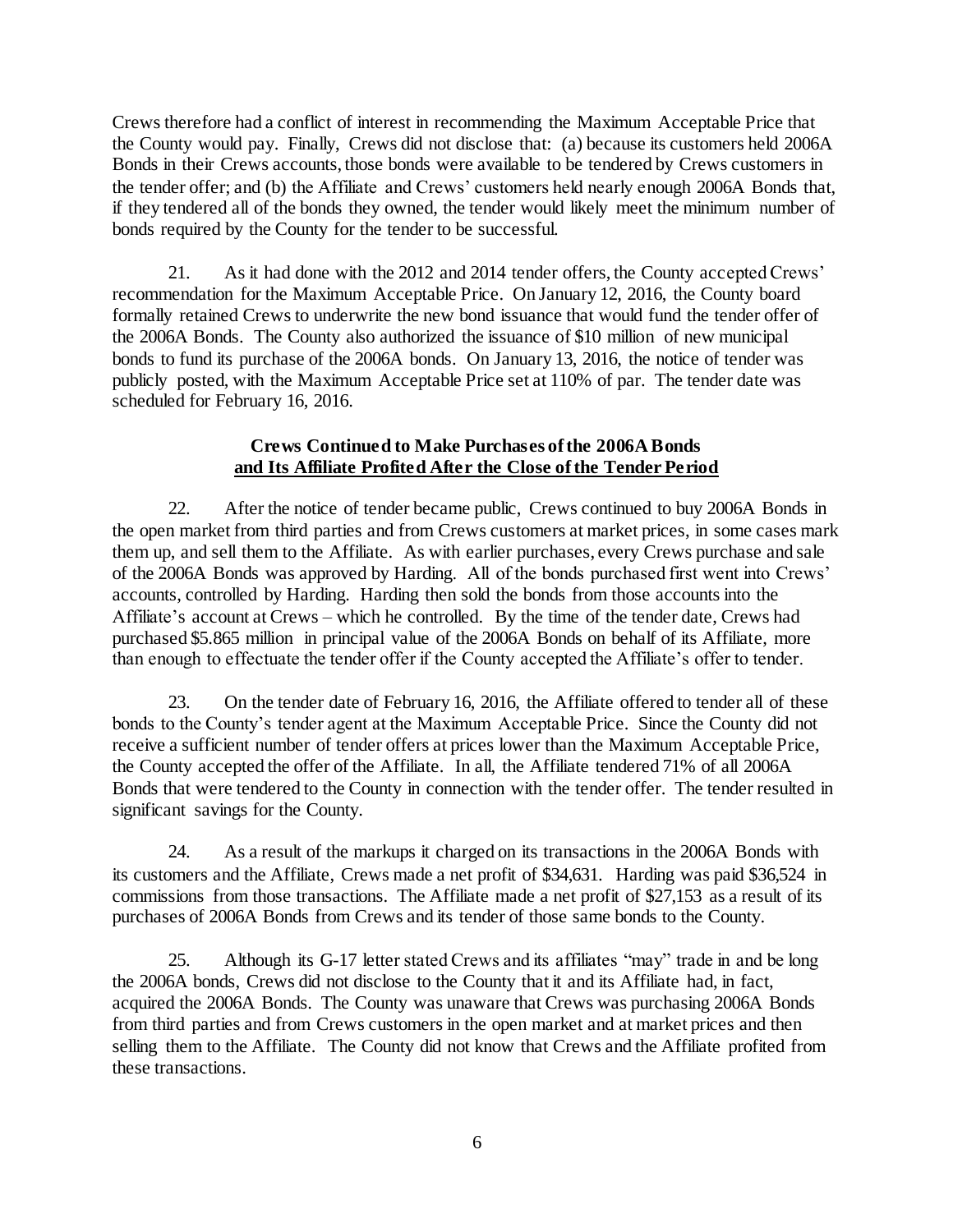## **Crews' Supervisory Procedures**

26. Crews did not maintain a system to supervise the municipal securities activities of its associated persons that was reasonably designed to achieve compliance with applicable securities laws, regulations, and MSRB rules. During the relevant period, Crews' written supervisory procedures ("WSPs") required trades to be reviewed by compliance staff, created obligations for employees who came into possession of information through Crews' investment banking activities, and required disclosures of material information when making recommendations to customers. However, Crews did not implement a system of accountability or controls for following the WSPs.

27. As a result, no Crews compliance employee reviewed Crews' purchases of the 2006A bonds for Crews' accounts. Crews also did not disclose information to the County about the conflict created by Crews' trading of and the Affiliate's purchases of 2006A Bonds in advance of the tender, despite the disclosure requirements of Crews' WSPs. Under these circumstances, Crews failed to maintain a system to supervise the municipal securities activities of each associated person that is reasonably designed to achieve compliance with applicable securities laws, regulations and MSRB rules.

28. Crews' WSPs designated Harding as the supervising principal. As the supervising principal, Harding was required to determine that Crews maintained a system to supervise the municipal securities activities of its associated persons. He was also required to execute an annual certification that Crews had processes in place to "establish, maintain, review, test and modify written compliance policies and written supervisory procedures." Accordingly, Harding was directly responsible for Crews' failure to maintain procedures that reasonably would be expected to prevent and detect the violations described above in connection with the tender offer and Crews' underwriting activities.

### **Violations**

### Harding Violated MSRB Rule G-17

29. MSRB Rule G-17 provides that, in the conduct of its municipal securities business, every broker, dealer, municipal securities dealer, and municipal advisor shall deal fairly with all persons and shall not engage in any deceptive, dishonest, or unfair practice. MSRB Rule D-11 includes "associated persons" within the definitions of brokers, dealers, and municipal securities dealers for purposes of all other MSRB rules. See Wheat, First Securities, Inc.*,* Exch. Act Rel. No. 48378, 2003 WL 21990950, at \*8 n.29 (Aug. 20, 2003). Negligence is sufficient to establish a violation of MSRB Rule G-17. See id. At \*10. The MSRB has interpreted an underwriter's Rule G-17 duty to require the underwriter to "make certain disclosures to the issuer to clarify its role in an issuance of municipal securities and its actual or potential material conflicts of interest with respect to such issuance." Interpretive Notice Concerning the Application of MSRB Rule G-17 to Underwriters of Municipal Securities, MSRB (August 2, 2012).

30. During the relevant time period, as discussed above, Harding did not disclose his conflicts of interest to the County.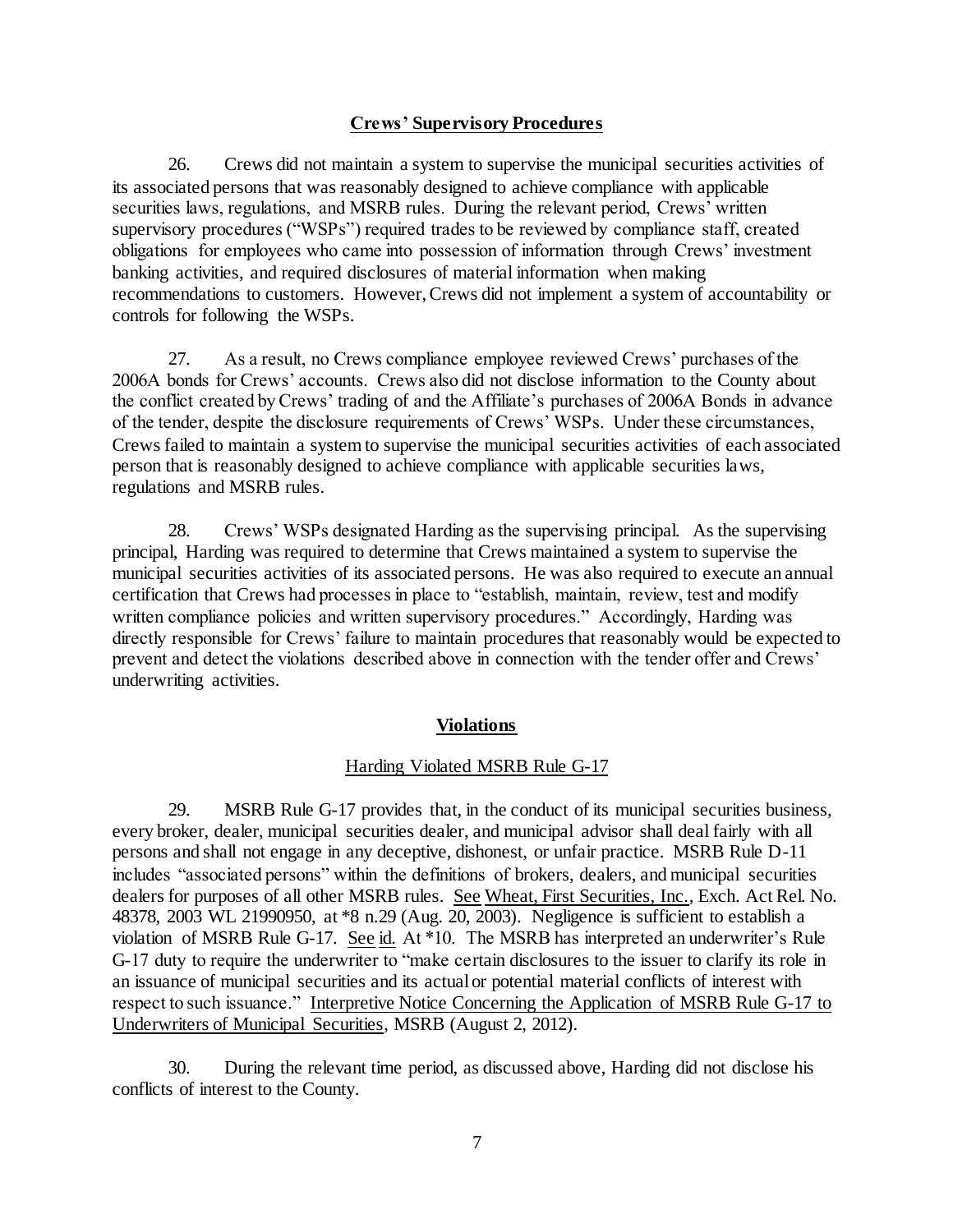31. Through the conduct described above, Harding willfully violated MSRB Rule G-17.

# Harding Violated MSRB Rule G-27

32. MSRB Rule G-27(a) obligates brokers, dealers, and municipal securities dealers to "supervise the conduct of the municipal securities activities of the firm and its associated persons to ensure compliance with [MSRB] rules and the applicable provisions of the [Exchange] Act and rules thereunder." MSRB Rule G-27(b) obligates brokers, dealers, and municipal securities dealers to establish and maintain a system to supervise the municipal securities activities of each associated person that is reasonably designed to achieve compliance with applicable securities laws, regulations and MSRB rules.

33. As described above, Crews did not maintain a system to supervise the municipal securities activities of its associated persons that was reasonably designed to achieve compliance with applicable securities laws, regulations, and MSRB rules. Crews did not implement a system of accountability or controls for following the WSPs. Therefore, Crews failed to maintain a system to supervise the municipal securities activities of each associated person that is reasonably designed to achieve compliance with applicable securities laws, regulations, and MSRB rules.

34. Crews' WSPs designated Harding as the supervising principal. As the supervising principal, Harding was required to determine that Crews maintained a system to supervise the municipal securities activities of its associated persons. He was also required to execute an annual certification that Crews had processes in place to "establish, maintain, review, test and modify written compliance policies and written supervisory procedures." Accordingly, Harding was directly responsible for Crews' failure to maintain procedures that reasonably would be expected to prevent and detect the violations described above in connection with the tender offer and Crews' underwriting activities.

35. Through the conduct described above, Harding willfully violated MSRB Rule G-27.

# Harding Caused Crews' Violation of Section 15B(c)(1) of the Exchange Act

34. Section  $15B(c)(1)$  of the Exchange Act prohibits brokers, dealers, and municipal securities dealers from using the mails or any means or instrumentality of interstate commerce to effect any transaction in, or to induce or attempt to induce the purchase and sale of, any municipal security in contravention of any MSRB Rule.

35. Crews willfully violated MSRB Rules G-17 and G-27. As a result, Crews willfully violated Section 15B(c)(1) of the Exchange Act.

36. To establish causing liability, the Commission must find: (1) a primary violation; (2) the respondent's act or omission contributed to the violation; and (3) the respondent knew or should have known that its act or omission would contribute to the violation. See 15 U.S.C. §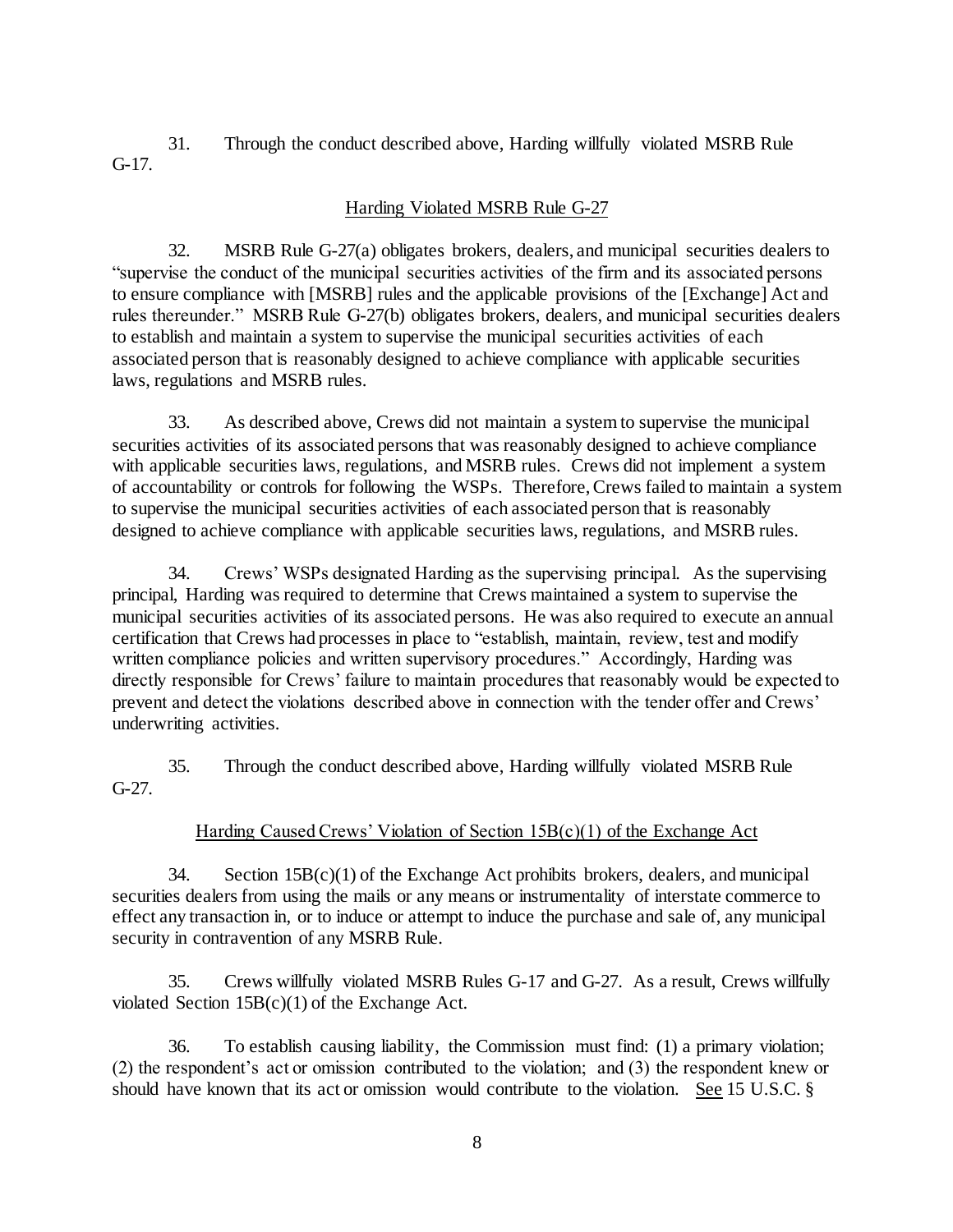78u-3(a); Robert M. Fuller, 80 SEC Docket 3539, 3545, Exch. Act Release No. 48406 (Aug. 25, 2003) (Commission Opinion). Negligence is sufficient to establish liability for causing a primary violation that does not require scienter, such as Section  $15(a)(1)$  of the Exchange Act. See VanCook, Exch. Act Release No. 61039A, 2009 WL 4005083, at \*14 n.65 (Nov. 20, 2009) (Commission Opinion) (quoting KPMG Peat Marwick LLP, 54 S.E.C. 1135, 1175 (2001)).

37. As discussed above, Crews violated Section  $15B(c)(1)$  of the Exchange Act. Harding was the CEO of both Crews and the Affiliate, and he approved every Crews purchase and sale of the 2006A Bonds. He knew or should have known that his actions would contribute to Crews' violation. As a result, Harding caused Crews' violation of Section  $15B(c)(1)$  of the Exchange Act.

#### **Disgorgement**

38. The disgorgement and prejudgment interest ordered in paragraph IV.D. is consistent with equitable principles and does not exceed Respondent's net profits from its violations, and will be distributed to harmed investors to the extent feasible. The Commission will hold funds paid pursuant to paragraph IV.D. in an account at the United States Treasury pending distribution. Upon approval of the distribution final accounting by the Commission, any amounts remaining that are infeasible to return to investors, and any amounts returned to the Commission in the future that are infeasible to return to investors, may be transferred to the general fund of the U.S. Treasury, subject to Section  $21F(g)(3)$  of the Exchange Act.

#### **Undertakings**

39. Respondent shall be placed on heightened supervision for a period of one year from the entry of this Order.

40. Within one year after the entry of this Order, Respondent shall participate in training regarding disclosure obligations in a municipal bond offering or tender offer, including obligations under the federal securities laws. Respondent will designate the individual or entity, not unacceptable to the Commission staff, to be responsible for providing such training. Upon completion of the training, Respondent will provide a signed certification of completion to Commission staff.

41. Beginning one year after the entry of this Order, and continuing for a period of one year, Respondent shall provide a copy of this Order to any issuer with which Respondent communicates in connection with an offering of new issue municipal securities or a tender offer by the issuer.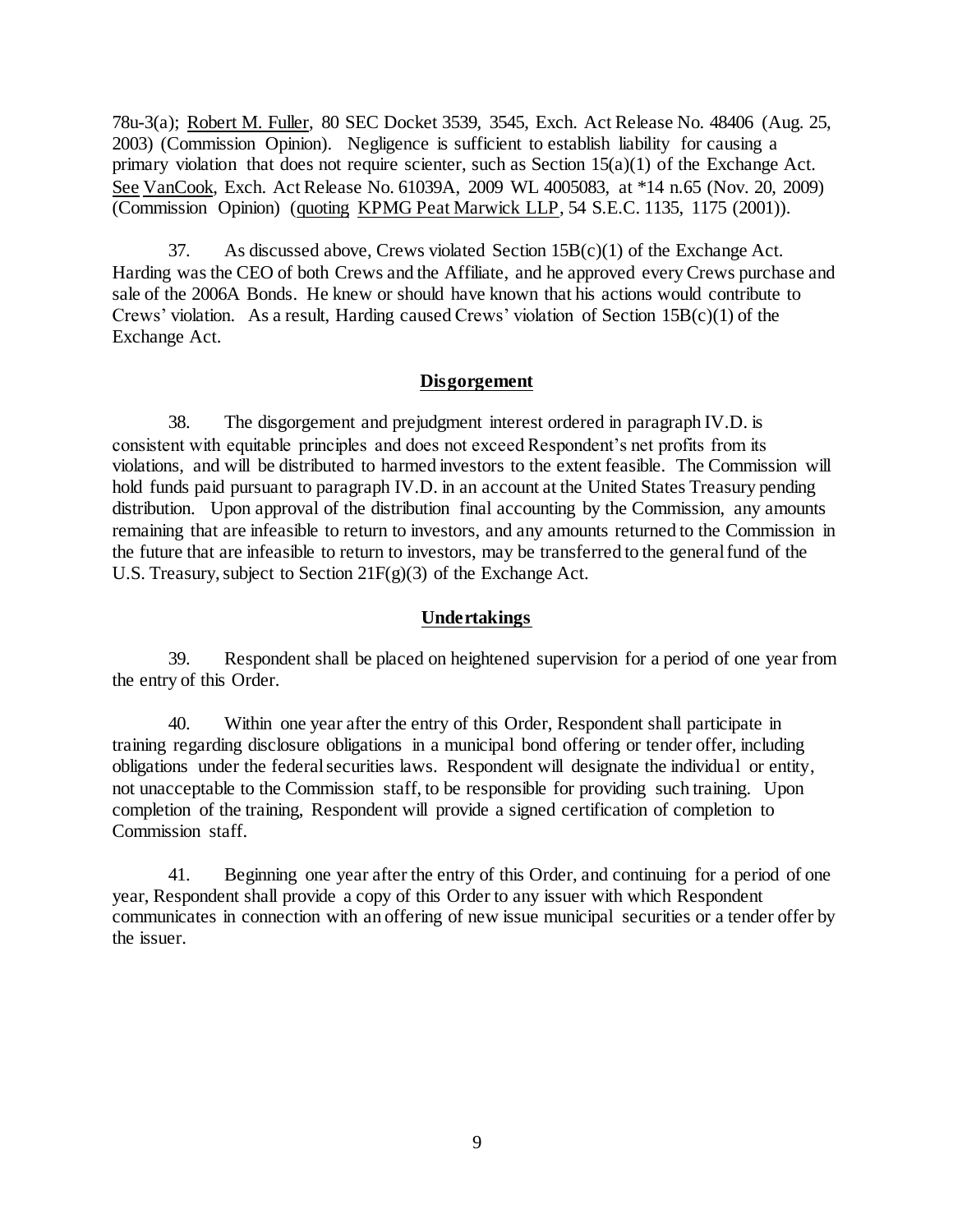In view of the foregoing, the Commission deems it appropriate, in the public interest to impose the sanctions agreed to in Respondent's Offer.

Accordingly, pursuant to Sections 15(b), 15B(c) and 21C of the Exchange Act, it is hereby ORDERED that:

A. Respondent Harding cease and desist from committing or causing any violations and any future violations of Section  $15B(c)(1)$  of the Exchange Act.

B. Respondent Harding is censured.

C. Respondent Harding be and hereby is, subject to the following limitations on his activities for twelve months, commencing immediately upon the entry of this Order:

- 1. Respondent Harding shall not participate in an offering of new issue municipal securities, including engaging in activities with any representative of any broker, dealer, or issuer for purposes of issuing any municipal security, for the time period specified above; and
- 2. Respondent Harding shall not participate in a tender offer, including engaging in activities with any representative of any broker, dealer, or issuer in a tender offer, for the time period specified above;

provided, however, that neither of these limitations on activities shall prohibit Respondent Harding from communicating with non-issuer customers regarding their purchases or sales of municipal securities or from making purchases or sale offers or effectuating trades on behalf of such customers.

D. Respondent Harding shall, within 10 days of the entry of this Order, pay disgorgement of \$36,524 and prejudgment interest of \$9,957 to the Securities and Exchange Commission. If timely payment is not made, additional interest shall accrue pursuant to SEC Rule of Practice 600.

E. Respondent Harding shall, within 10 days of the entry of this Order, pay a civil money penalty in the amount of \$100,000 to the Securities and Exchange Commission, of which \$33,333 shall be transferred to the Municipal Securities Rulemaking Board in accordance with Section  $15B(c)(9)(A)$  of the Exchange Act. If timely payment is not made, additional interest shall accrue pursuant to 31 U.S.C. §3717.

Payment must be made in one of the following ways:

- (1) Respondent may transmit payment electronically to the Commission, which will provide detailed ACH transfer/Fedwire instructions upon request;
- (2) Respondent may make direct payment from a bank account via Pay.gov through the SEC website a[t http://www.sec.gov/about/offices/ofm.htm;](http://www.sec.gov/about/offices/ofm.htm) or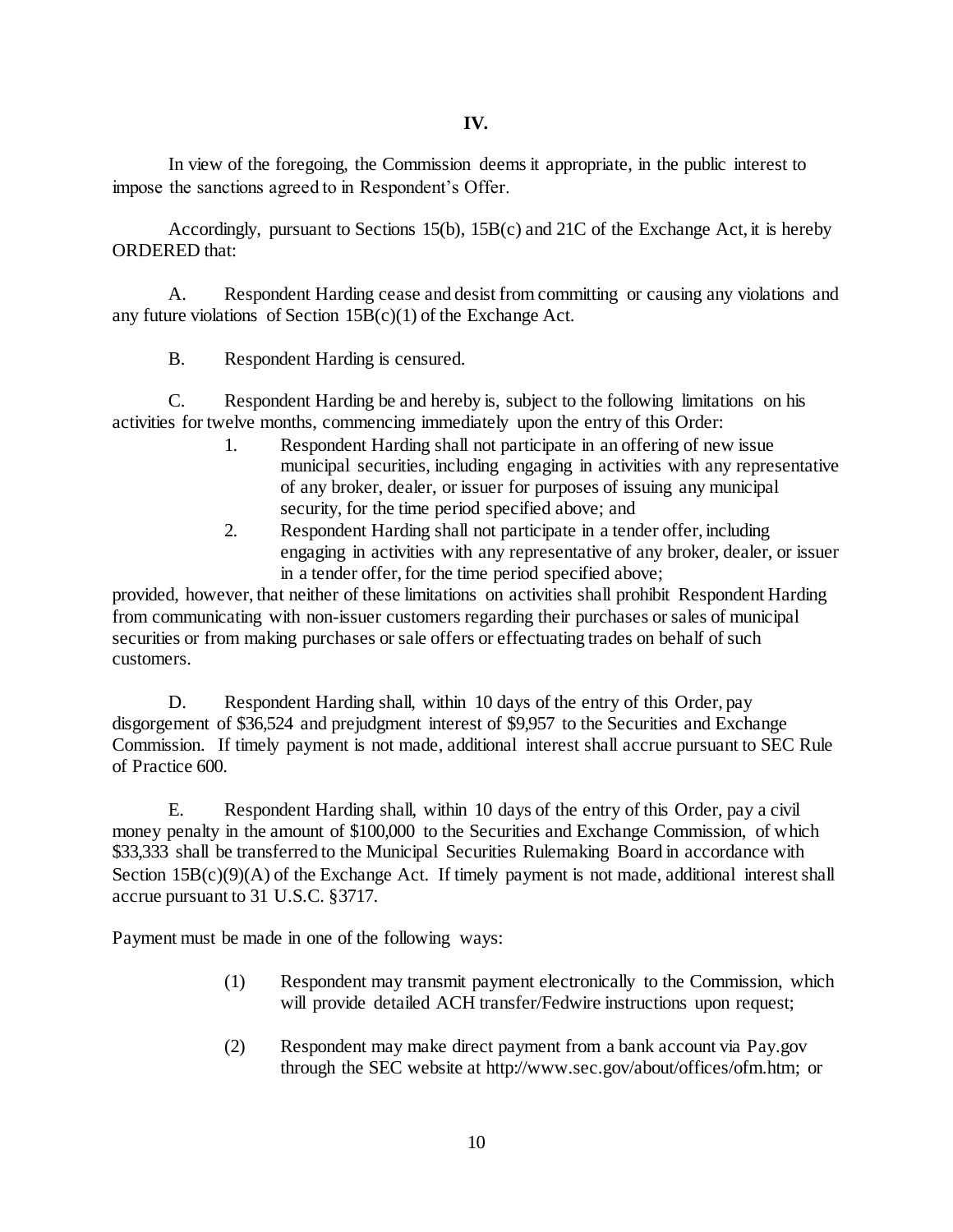(3) Respondent may pay by certified check, bank cashier's check, or United States postal money order, made payable to the Securities and Exchange Commission and hand-delivered or mailed to:

Enterprise Services Center Accounts Receivable Branch HQ Bldg., Room 181, AMZ-341 6500 South MacArthur Boulevard Oklahoma City, OK 73169

Payments by check or money order must be accompanied by a cover letter identifying Crews as a Respondent in these proceedings, and the file number of these proceedings; a copy of the cover letter and check or money order must be sent to Brian D. Fagel, Division of Enforcement, Securities and Exchange Commission, 175 W. Jackson Blvd., Suite 1450, Chicago, IL 60604.

F. Pursuant to Section 308(a) of the Sarbanes-Oxley Act of 2002, a Fair Fund is created for the disgorgement, prejudgment interest, and civil money penalties referenced in paragraphs D and E above (the "Harding Fair Fund"), and the Harding Fair Fund shall be added to the Fair Fund established in the Commission's related proceeding, *In the Matter of Crews & Associates, Inc.*, simultaneously instituted with this matter, for distribution in accordance with further Commission order. Amounts ordered to be paid as civil money penalties pursuant to this Order shall be treated as penalties paid to the government for all purposes, including all tax purposes. To preserve the deterrent effect of the civil penalty, Respondent agrees that in any Related Investor Action he shall not argue that he is entitled to, nor shall he benefit by, offset or reduction of any award of compensatory damages by the amount of any part of Respondent's payment of a civil penalty in this action ("Penalty Offset"). If the court in any Related Investor Action grants such a Penalty Offset, Respondent agrees that he shall, within 30 days after entry of a final order granting the Penalty Offset, notify the Commission's counsel in this action and pay the amount of the Penalty Offset to the Securities and Exchange Commission. Such a payment shall not be deemed an additional civil penalty and shall not be deemed to change the amount of the civil penalty imposed in this proceeding. For purposes of this paragraph, a "Related Investor Action" means a private damages action brought against Respondent by or on behalf of one or more investors based on substantially the same facts as alleged in the Order instituted by the Commission in this proceeding.

G. Respondent Harding shall comply with the undertakings enumerated in Paragraphs 39 to 41 above.